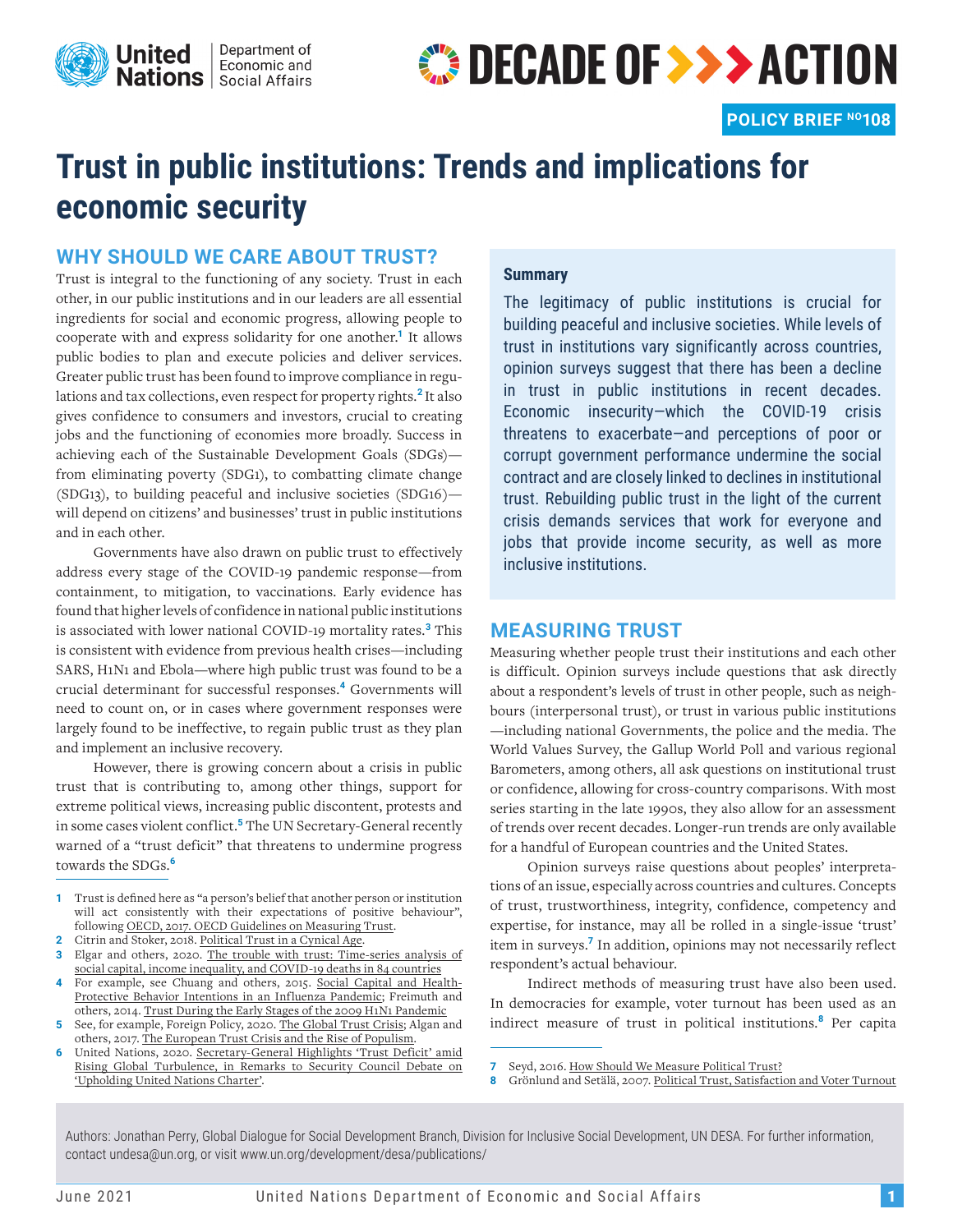consumption of bottled water is another possible proxy measure of trust in the institutions associated with the water supply. However, the application of these methods is often limited to specific country studies. It can also be challenging or costly to gather sufficient indirect observations to draw meaningful conclusions. Elections for instance, usually happen only once every four or five years.

A comprehensive review by the OECD found that despite their limitations, opinion surveys remain a simple, intuitive and cost-effective method of measuring trust and in particular identifying general patterns and trends over time and across countries. Evidence suggests that survey questions on trust are well understood by respondents and that findings from different opinion surveys are consistent with each other.**<sup>9</sup>** In-depth country studies often complement data from various sources—direct and indirect —to provide a fuller picture.

#### **TRENDS IN INSTITUTIONAL TRUST**

Evidence from opinion surveys shows that levels of institutional trust vary significantly across countries. Higher income countries tend to enjoy higher levels of institutional trust than lower income countries, for instance, while opinion polls also suggest that trust in national Government is higher in countries with authoritarian Governments than in those with established democracies.**<sup>10</sup>** This latter relationship, however may be affected by the challenges with conducting opinion surveys in strict authoritarian countries. In general, large cross-country differences tend to persist over time, suggesting that those born into societies with high levels of trust will be more trusting (and vice versa).

While data for long-run trends are limited, the data available show a marked decrease in institutional trust in developed countries. In the United States, trust in the national government has declined from 73 per cent in 1958 to 24 per cent in 2021.**<sup>11</sup>** Western Europe has seen a similar steady decline in public trust since the 1970s. **<sup>12</sup>** However current European levels of trust are not as low as in the United States (see *figure 1*). These trends may be partly due to generational changes in attitudes towards government although, in the United States, there are only small differences between consecutive cohorts in terms of trust. Currently, the percentage of Millennials in the US (now ages 23-38) who report trusting the Government—25 per cent—is close to that of older generations.**<sup>13</sup>**

More recent data from opinion surveys across a broader range of countries show a decline in trust in most public bodies since 2000 (see *figure 1*). The percentage of people expressing confidence or trust in their Governments in the 62 developed and developing countries included peaked at 46 per cent, on average, in 2006 and fell to 36 per cent by 2019.

Additional sources suggest comparable declines in other types of institutions. Namely, trust in financial institutions in these countries decreased by an average of nine percentage points,

- **10** van der Meer, 2017. [Political Trust and the "Crisis of Democracy"](https://oxfordre.com/view/10.1093/acrefore/9780190228637.001.0001/acrefore-9780190228637-e-77).
- **11** Pew Research Center, 2021. [Public Trust in Government: 1958-20](https://www.pewresearch.org/politics/2021/05/17/public-trust-in-government-1958-2021/)21

**12** Citrin and Stoker, 2018. [Political Trust in a Cynical Age](https://www.annualreviews.org/doi/abs/10.1146/annurev-polisci-050316-092550).; Dalton, 2004. [Democratic challenges, democratic choices: The erosion of political](https://oxford.universitypressscholarship.com/view/10.1093/acprof:oso/9780199268436.001.0001/acprof-9780199268436) [support in advanced industrial democracies](https://oxford.universitypressscholarship.com/view/10.1093/acprof:oso/9780199268436.001.0001/acprof-9780199268436)

**13** Pew Research Center, 2021. [Public Trust in Government: 1958-20](https://www.pewresearch.org/politics/2021/05/17/public-trust-in-government-1958-2021/)21

#### Figure 1

#### **Percentage of the population across three regions with confidence or trust in their national Government or Parliament**



**Note:** Author's calculations (unweighted averages) based on data from Eurobarometer, Afrobarometer and Latinobarometro. Eurobarometer figures taken since 2004 EU expansion onwards to maximize countries included, while avoiding composition effects. Two values per year but only one selected here (earliest survey in year taken). Afrobarometer data consists of only 6 waves, with waves covering 2/3 years of field work and responses relate to "trust in parliament" (as there is no "trust in government" question on the survey). Reports as latest year in range. For Afrobarometer and Latinobarometer, graph combines "a lot" and "somewhat" into single positive value and "none" and "not much" into a single negative response. Graph excludes "don't know/no response" and calculations only include country averages with continuous data, to avoid composition effects.

from 55 per cent to 46 per cent over the same period.**<sup>14</sup>** Data from the Eurobarometer shows trust in political parties in countries of the European Union has remained low, hovering between 15 and 20 per cent on average between 2000 and 2019, while trust in the press has also stayed relatively stable, around 45 per cent over the same period.**15** Nonetheless, substantial differences between countries and regions remain, as Figure 1 partly shows.

It is still too soon to assess the overall impact of the COVID-19 crisis on levels of trust. The data available suggest that, after an initial increase in people's trust in the first half of 2020—as public opinion appeared to "rally round the flag"—a recent survey of 28 developed and developing countries found that trust in national Governments reverted to its (low) pre-pandemic levels.**<sup>16</sup>**

Worryingly for COVID-19 recovery efforts, including the roll-out of vaccines, trust in all news sources, including scientific authorities, seems to be at an all-time low. A recent survey of 140 countries found that distrust in scientists is particularly pronounced in developing countries—with 84 per cent of people

**16** Edelman Trust, 2021. [Edelman Trust Barometer 2021](https://www.edelman.com/trust/2021-trust-barometer)

**<sup>9</sup>** OECD, 2017. [OECD Guidelines on Measuring Trust](https://www.oecd-ilibrary.org/governance/oecd-guidelines-on-measuring-trust_9789264278219-en); PRAIA City Group, 2020. [Handbook on Governance Statistics](https://ine.cv/praiagroup/wp-content/uploads/2020/08/PRAIA-Handbook-final_web.pdf)

**<sup>14</sup>** OECD, 2017. [Trust and Public Policy: How Better Governance Can Help](http://www.oecd.org/corruption-integrity/reports/trust-and-public-policy-9789264268920-en.html) [Rebuild Public Trust](http://www.oecd.org/corruption-integrity/reports/trust-and-public-policy-9789264268920-en.html).

<sup>15</sup> Data from Eurobarometer, 2021. Available [here.](https://ec.europa.eu/commfrontoffice/publicopinion/index.cfm/General/index) Accessed on 03 February 2021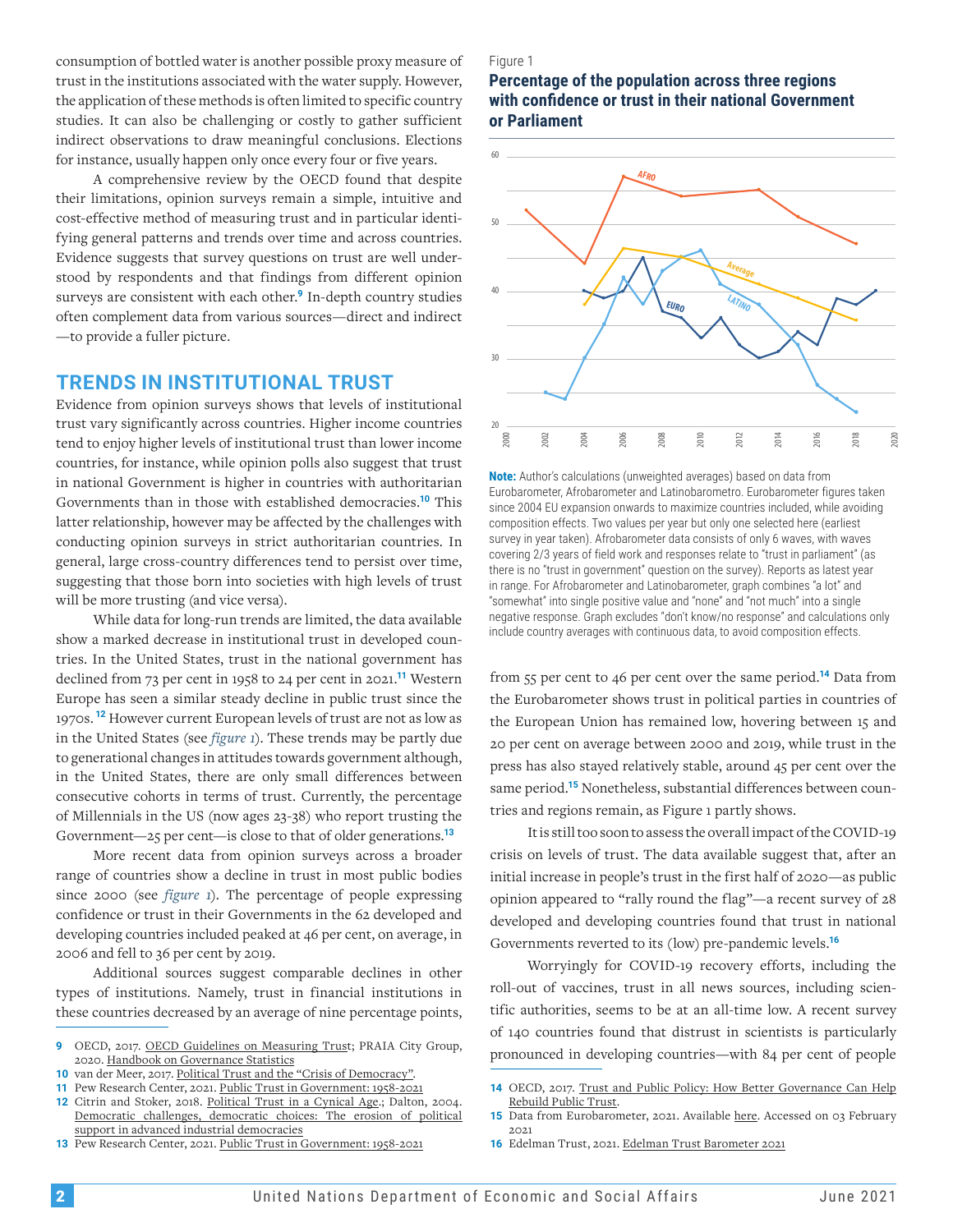in high-income countries expressing trust in scientists, compared to 62 per cent in low-income countries.**<sup>17</sup>** This distrust of science is also likely to hinder the fight against climate change.

### **ECONOMIC INSECURITY AND GOVERNMENT PERFORMANCE**

There are many complex and interrelated factors that affect trust in institutions. Economic, social and environmental issues can all play a role. Much depends on specific national contexts. However, in countries where declines in public trust have been most pronounced in recent decades, evidence suggests that two interrelated factors have contributed significantly—namely economic insecurity and perceptions of poor or corrupt Government performance.

Providing economic security is a key role of the State and its institutions and is a foundation of the social contract between government and citizens. When economic insecurity becomes widespread, trust in those institutions may erode. In Europe, the sharpest recent decline in trust in national Governments coincided with the 2008 financial crisis, with trust decreasing most in countries hit hardest by the economic downturn, including Greece and Spain.**<sup>18</sup>** Across countries, those people who are economically more secure, namely high-income, highly-educated groups, report higher institutional trust than the rest of the population—68 per cent compared to 52 per cent.**<sup>19</sup>** Considering the challenges posed by the ongoing COVID-19 crisis, this vicious cycle between economic insecurity and distrust is likely to be exacerbated in coming years, if no concerted action is taken.**<sup>20</sup>**

Poor Government performance, scandals and corruption also undermine people's trust that public institutions are working for theirs' and the country's best interests. Rates of institutional trust are indeed substantially lower in countries where corruption is high, while Government performance is positively associated with political trust.**<sup>21</sup>** The quality of public services matters for people's engagement and trust in institutions, although the direction of causality is not straightforward as levels of trust in institutions might also impact perceptions of the quality of services received.

Moreover, people who do not trust institutions disengage from public mandates and are less willing to pay taxes, further hindering quality public service provision. Lack of trust therefore creates a vicious cycle that affects governance and the functioning of institutions, including the capability to address economic insecurity.

In principle, people who are economically insecure should push for redistributive policies and better services. However, they also often lack political influence and the capacity to organize and lobby for their interests, compared with more economically secure groups. This disparity in political influence tends to preserve or even widen opportunity gaps, eroding trust in

the ability of Governments to address the needs of the majority. Political engagement may then be perceived as pointless if people's individual circumstances, or those of their peers, never seem to improve, creating a vicious cycle.**<sup>22</sup>**

Greater connectivity and access to more (dis)information may be affecting trust as well. While empirical evidence is still scarce, social media and quickly-spreading news—genuine or fake—is changing the public discourse.**<sup>23</sup>** Social media have emphasized institutional failures (real or perceived), enabled the sophisticated targeting of information campaigns, manipulated views and affected trust in the legitimacy of election outcomes. They have also been used by populist leaders to bypass or undermine other public institutions that may provide checks on power or help mediate a plurality of interests, such as political parties and the media.

#### **SERVICES THAT WORK FOR EVERYONE**

Addressing economic insecurity and improving the effectiveness and accountability of public institutions are mutually reinforcing policy priorities. Governments that effectively respond to the needs of their citizens are likely to improve economic security for the majority and engender trust.**<sup>24</sup>** Evidence shows trust in Governments and institutions among OECD countries, for example, is higher where taxes and social transfers are perceived to be effective and equitable.**<sup>25</sup>**

The COVID-19 crisis makes the need to strengthen public trust even more pressing. Overcoming the public health crisis and supporting the economic recovery require trust in institutions. Inadequate responses threaten to exacerbate insecurity and political instability, undermining trust and derailing progress towards the SDGs.

Progress on these fronts require social and economic policies equipped to address the challenges people face today—from increasingly precarious employment, to inadequate health care and difficulty accessing social protection, housing and other public services. Just as the decline in institutional trust is a slow process, rebuilding it is a long-term objective. It will require consistent and predictable public investment to narrow social, economic and political divides. In the short term, concrete policy actions to expand social protection coverage have been shown to build trust in public bodies.**<sup>26</sup>**

This push also means enabling citizens, especially those from traditionally marginalized or under-served groups, to participate in the decisions that affect their lives, while communicating policies regularly and in plain language. Public institutions that fail to convey what they do on behalf of the people they serve, are unlikely to engender trust. Social media and increasing connectivity can be

**<sup>17</sup>** Wellcome Trust, 2019. [Wellcome Global Monitor 2018](https://wellcome.org/reports/wellcome-global-monitor/2018)

**<sup>18</sup>** Armingeon & Guthmann, 2014. [Democracy in crisis: The declining support](https://ejpr.onlinelibrary.wiley.com/doi/abs/10.1111/1475-6765.12046) [for national democracy in European countries, 2007–2011](https://ejpr.onlinelibrary.wiley.com/doi/abs/10.1111/1475-6765.12046)

**<sup>19</sup>** Edelman Trust, 2021. [Edelman Trust Barometer 2021](https://www.edelman.com/trust/2021-trust-barometer)

**<sup>20</sup>** UN DESA, 2021. [Policy Brief No.91: The politics of economic insecurity](https://www.un.org/development/desa/dpad/publication/un-desa-policy-brief-91-the-politics-of-economic-insecurity-in-the-covid-19-era/) in the COVID-19 era.

van der Meer, 2017. [Political Trust and the "Crisis of Democracy";](https://oxfordre.com/view/10.1093/acrefore/9780190228637.001.0001/acrefore-9780190228637-e-77) Wang, 2016. [Government Performance, Corruption, and Political Trust in East](https://onlinelibrary.wiley.com/doi/abs/10.1111/ssqu.12223)  [Asia](https://onlinelibrary.wiley.com/doi/abs/10.1111/ssqu.12223)

**<sup>22</sup>** UN DESA, 2021. [Policy Brief No.94: A changing world of work: implications](https://www.un.org/development/desa/dpad/publication/un-desa-policy-brief-94-a-changing-world-of-work-implications-for-the-social-contract/) [for the social contract.](https://www.un.org/development/desa/dpad/publication/un-desa-policy-brief-94-a-changing-world-of-work-implications-for-the-social-contract/)

**<sup>23</sup>** UN DESA, 2020. [Policy Brief No.61: COVID-19: Embracing digital](https://www.un.org/development/desa/dpad/publication/un-desa-policy-brief-61-covid-19-embracing-digital-government-during-the-pandemic-and-beyond/)  [government during the pandemic and beyond.](https://www.un.org/development/desa/dpad/publication/un-desa-policy-brief-61-covid-19-embracing-digital-government-during-the-pandemic-and-beyond/)

**<sup>24</sup>** For more information see the [eleven principles of effective governance](https://publicadministration.un.org/en/Intergovernmental-Support/CEPA/Principles-of-Effective-Governance), developed by the Committee of Experts on Public Administration and endorsed by the UN Economic and Social Council in 2018.

**<sup>25</sup>** OECD, 2019. [Risks that Matter. Main Findings from the 2018 OECD Risks](https://www.oecd.org/social/risks-that-matter.htm) [that Matter Survey](https://www.oecd.org/social/risks-that-matter.htm)

**<sup>26</sup>** Evans and others, 2018. [Cash transfers increase trust in local government](https://www.sciencedirect.com/science/article/pii/S0305750X18303206)